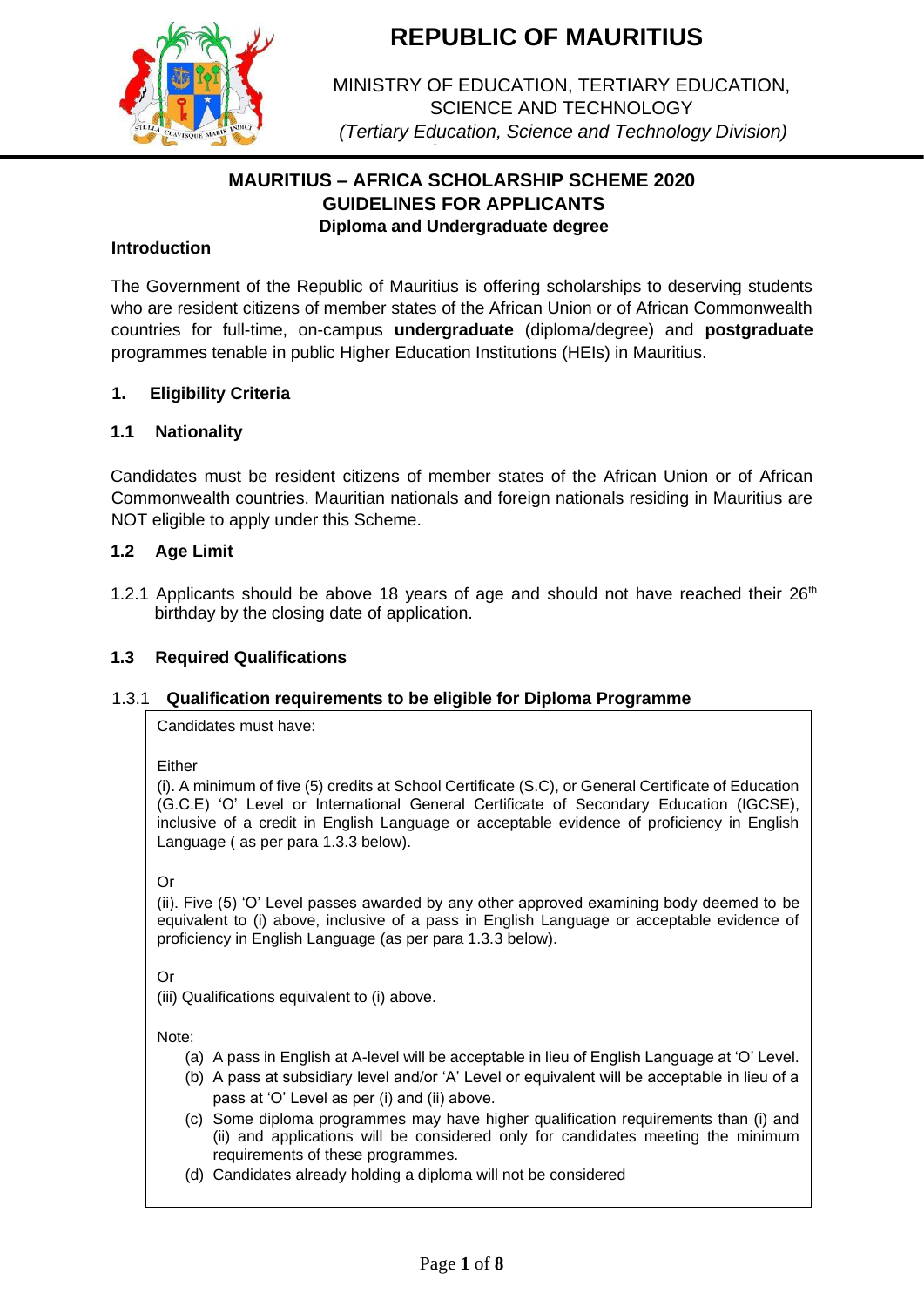

## MINISTRY OF EDUCATION, TERTIARY EDUCATION, SCIENCE AND TECHNOLOGY *(Tertiary Education, Science and Technology Division)*

## 1.3.2 **Qualification requirements to be eligible for Undergraduate degree Programme :**

Candidates should have successfully completed end-of-secondary schooling and should satisfy the minimum grade requirements as indicated below:

- (i) at least 21 points at GCE or HSC A-Level which will be computed on the basis of the following grades obtained in three Principal subjects: A+=10, A=9, B=8, C=7 & D=6; **OR**
- (ii) at least an overall average of 60% or an overall average of 12/20; **OR**
- (iii) qualification equivalent to (i) or (ii) above.

#### Note:

Candidates already holding an undergraduate degree will not be considered

- 1.3.3 In case the language of instruction is not English in the qualifying examination, the candidate will have to provide a valid TOEFL test result with a minimum score of 550 (paper based) or 213 (computer based) or 79 (internet based) or valid IELTS test results with a minimum score of 5.5 or an acceptable proof of English Language proficiency.
- 1.3.4 Self-financing African students already studying in Mauritius will **NOT** be eligible to apply for the same programme level under this Scholarship Scheme.

#### 1.3.5 **Scholarships will NOT be awarded for:**

- Top-up degree programmes;
- Foundation programmes;
- Part-time courses;
- Distance Education programmes; or
- Mixed/blended modes (distance and on-campus learning);

## **2. Application Procedure**

#### **2.1 The Application Form**

The application form obtainable from the website below may be filled in electronically, printed and then signed: [http://ministry-education.govmu.org](http://ministry-education.govmu.org/)

## **2.2 Application to Higher Education Institutions (HEIs)**

2.2.1 All applicants must have already applied for at least one full-time on-campus programme at a public HEI of their choice (listed under **Section 8**). This application must be made as soon as the HEIs have opened their application windows on their respective websites.

#### An applicant may either:

(a) obtain a *conditional offer (letter of admission)* from their chosen Mauritian public HEI and submit this along with the scholarship application: OR

(b) submit an *acknowledgement notice* from a Mauritian public HEI that the application for a seat has been made and the appropriate application fee has been paid.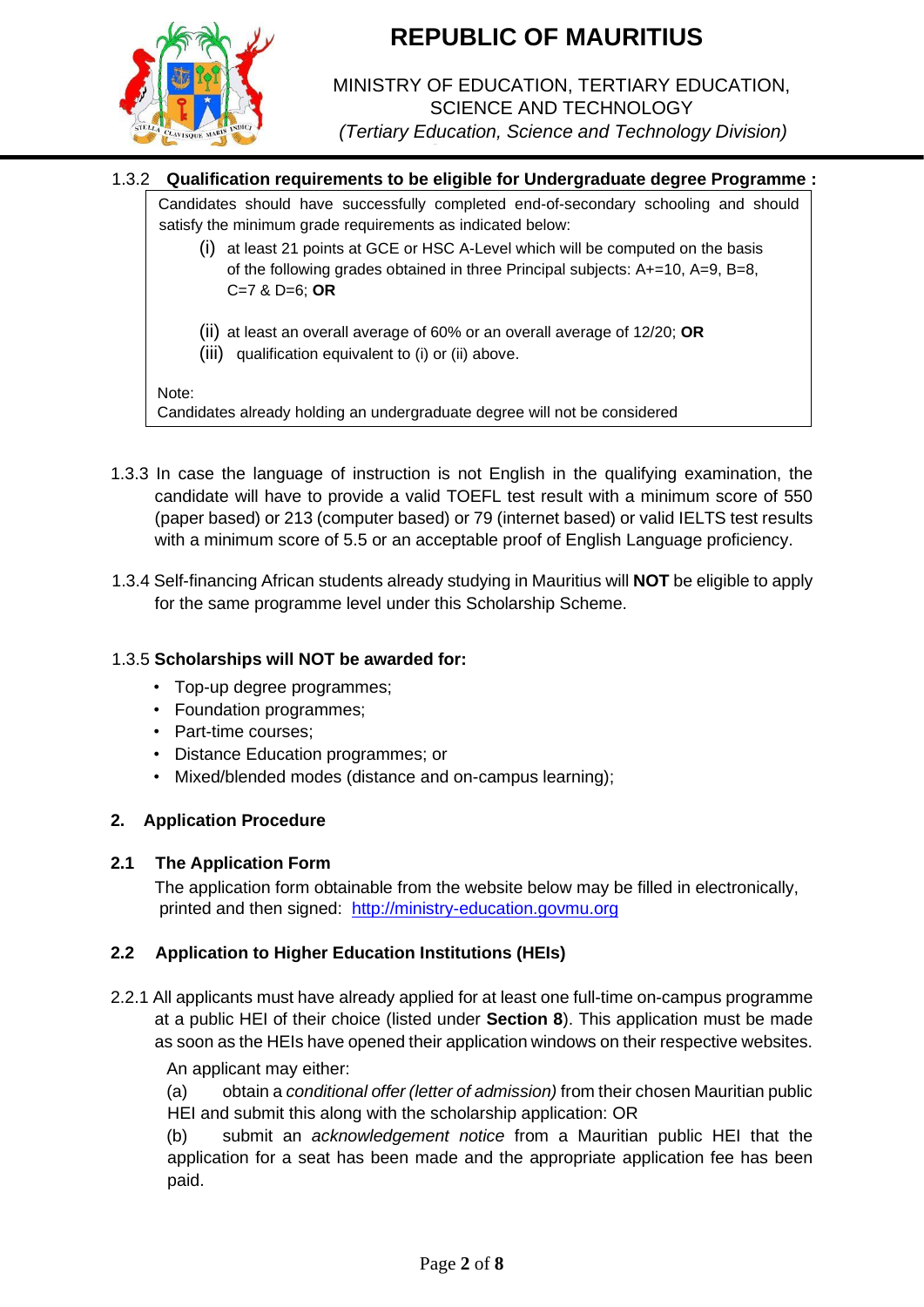

MINISTRY OF EDUCATION, TERTIARY EDUCATION, SCIENCE AND TECHNOLOGY *(Tertiary Education, Science and Technology Division)*

## Note**: The application fee shall be refunded to successful applicants**

- 2.2.2 Applicants must submit the completed **Mauritius-Africa Scholarship Application Form** along with documents as per **Section 7** to their respective Nominating Agencies. This should be done by a deadline to be determined by the Nominating Agency and communicated to prospective applicants.
- 2.2.3 Candidates must also submit the fully completed **Application Form** and **certified copies** of the following documents as part of their application to their local Nominating Agency:
	- (i) Birth Certificate;
	- (ii) Relevant educational certificates and transcripts;
	- (iii) Medical certificate to be filled and stamped by a registered medical practitioner in **Section 6** of the Application Form;
	- (iv) Copy of passport biodata page, if available.

#### **Note:**

- 1) Non-submission of the documents mentioned above, or incorrect or incomplete filling of the application form will result in disqualification of the applicant;
- 2) The Declaration in **Section 4** of the Application Form must be signed by the applicant;
- 3) Certified copies of academic certificates and transcripts, if not in French or in English, must be submitted along with a certified translation in one of these two languages;
- 4) In **Section 3** of the Application Form, applicants should indicate the titles of up to three (3) courses in a HEI, along with their course codes for which they have secured a seat or for which they have submitted an application for enrolment; and
- 5) All applications must be made exclusively through the Nominating Agency in the country of citizenship of the applicant, along with the necessary supporting documents.

## **2.3 Application Enquiries**

Applicants are advised to contact the Nominating Agency in their country of citizenship, or, in the absence thereof, the respective Ministry of Education, to obtain details on the application procedure to be followed when submitting applications.

## **3. Shortlisting by the Nominating Agency and Evaluation Process**

**3.1** Applications for the Scholarships are to be made to the Nominating Agency in the applicant's country of origin and are NOT to be sent directly to Mauritius by the applicant. The Nominating Agency, which is typically part of Ministry of Education, will select and nominate up to five (5) candidates for undergraduate programmes (indicating clearly the level of studies for each nominated candidate). The Nominating Agency of the country of citizenship of the candidates, or the Ministry of Education, will subsequently transmit the application forms to Mauritius.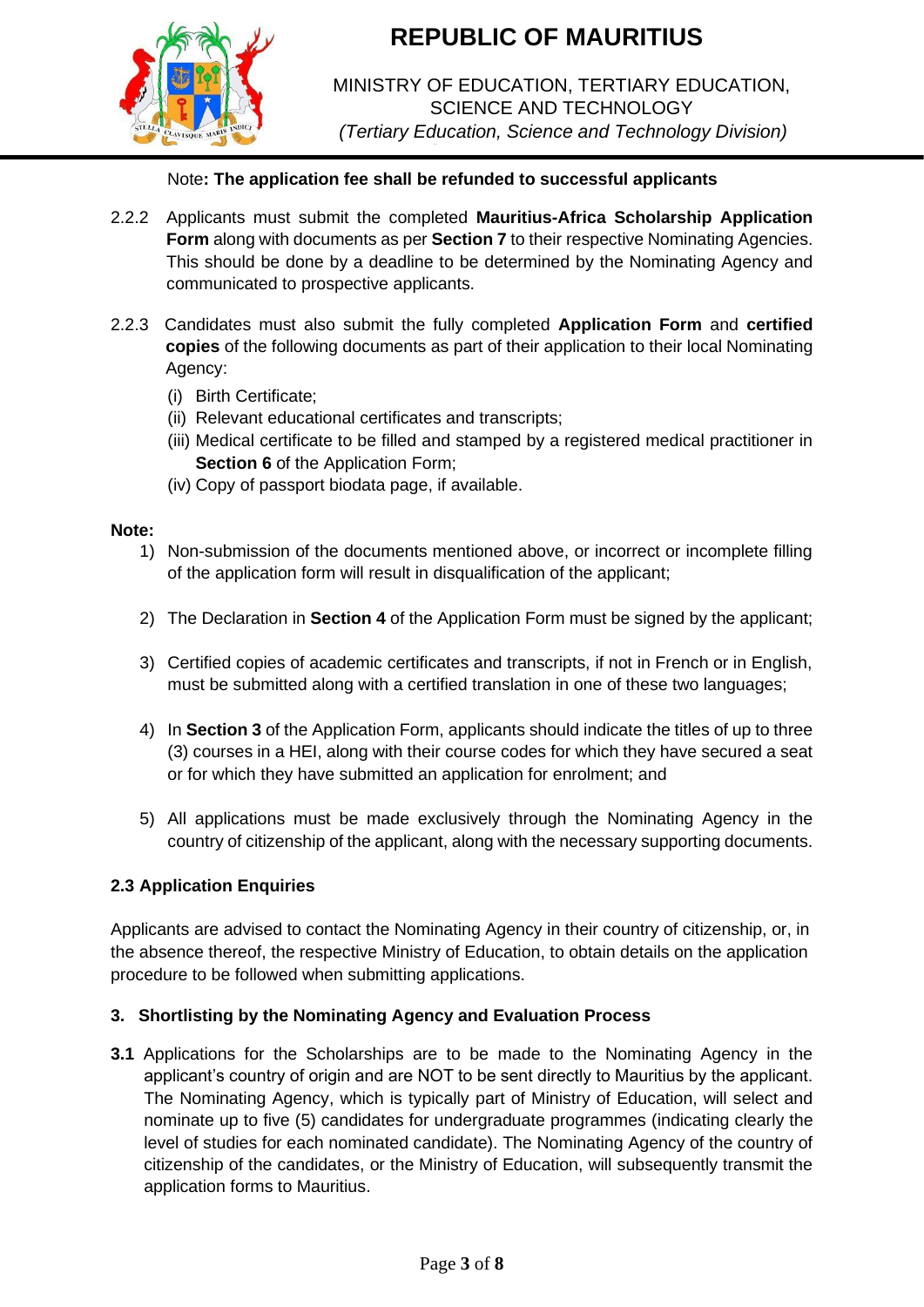

## MINISTRY OF EDUCATION, TERTIARY EDUCATION, SCIENCE AND TECHNOLOGY *(Tertiary Education, Science and Technology Division)*

- **3.2** Applications from candidates who do not have the endorsement of their Nominating Agencies, or that of the Ministry of Education, will NOT be considered.
- **3.3** Candidates who have not been informed of their selection for award of a scholarship by **end of March 2020** for March intake and **end of August 2020** for August intake should consider that they have not been selected.
- **3.4** Selection of candidates for the Scholarship will be based on merit.
- **3.5** The list of successful applicants for each Member State will be communicated to their respective Nominating Agencies and a communiqué will be placed on the Mauritian Ministry of Education's website once the selection exercise has been completed. The Mauritian Ministry of Education will, in parallel, issue the successful applicants with a Scholarship Agreement Form which is to be signed and submitted to the Mauritian Ministry of Education, upon appointment, **within two (2) weeks** of their arrival in Mauritius.
- **3.6** The final decision to award a scholarship rests with the Ministry of Education, Tertiary Education, Science and Technology. This decision shall be final and binding.

## **4. Financial Conditions of the Scholarship**

## **4.1 Tuition fees and course-related costs**

4.1.1 This scholarship provides for annual payment of tuition fees and other studies-related costs (e.g. general/annual fees and miscellaneous fees, etc) as per grid below:

| <b>SN</b>                                   | <b>Beneficiaries from</b> | <b>Applicable Rate</b>    | <b>Tuition Fee paid</b> |  |
|---------------------------------------------|---------------------------|---------------------------|-------------------------|--|
|                                             |                           |                           | up to                   |  |
|                                             | <b>SADC Countries</b>     | Local Fees                | MUR100,000              |  |
| າ                                           | <b>Non-SADC Countries</b> | <b>International Fees</b> | MUR160,000              |  |
| (as at 19 November 2019, 1 USD = MUR 36.93) |                           |                           |                         |  |

- 4.1.2 Awardees will **NOT** be allowed to transfer to another HEI or shift course of study once they have been granted a Scholarship.
- 4.1.3 Tuition fees and other studies-related costs in excess of the amounts mentioned above shall be borne by the awardee.
- 4.1.4 All costs associated with any examination re-sit or repeat of any academic year will be borne by the student.
- 4.1.5 The scholarship will be for a maximum duration as indicated in the table below or the minimum course duration whichever is lesser.

| <b>SN</b> | <b>Programme of Studies</b> | <b>Maximum Duration</b> |
|-----------|-----------------------------|-------------------------|
|           | Undergraduate Diploma       | Three $(3)$ years       |
|           | Undergraduate Degree        | Four (4) years          |

4.1.6 No request for additional grants will be entertained.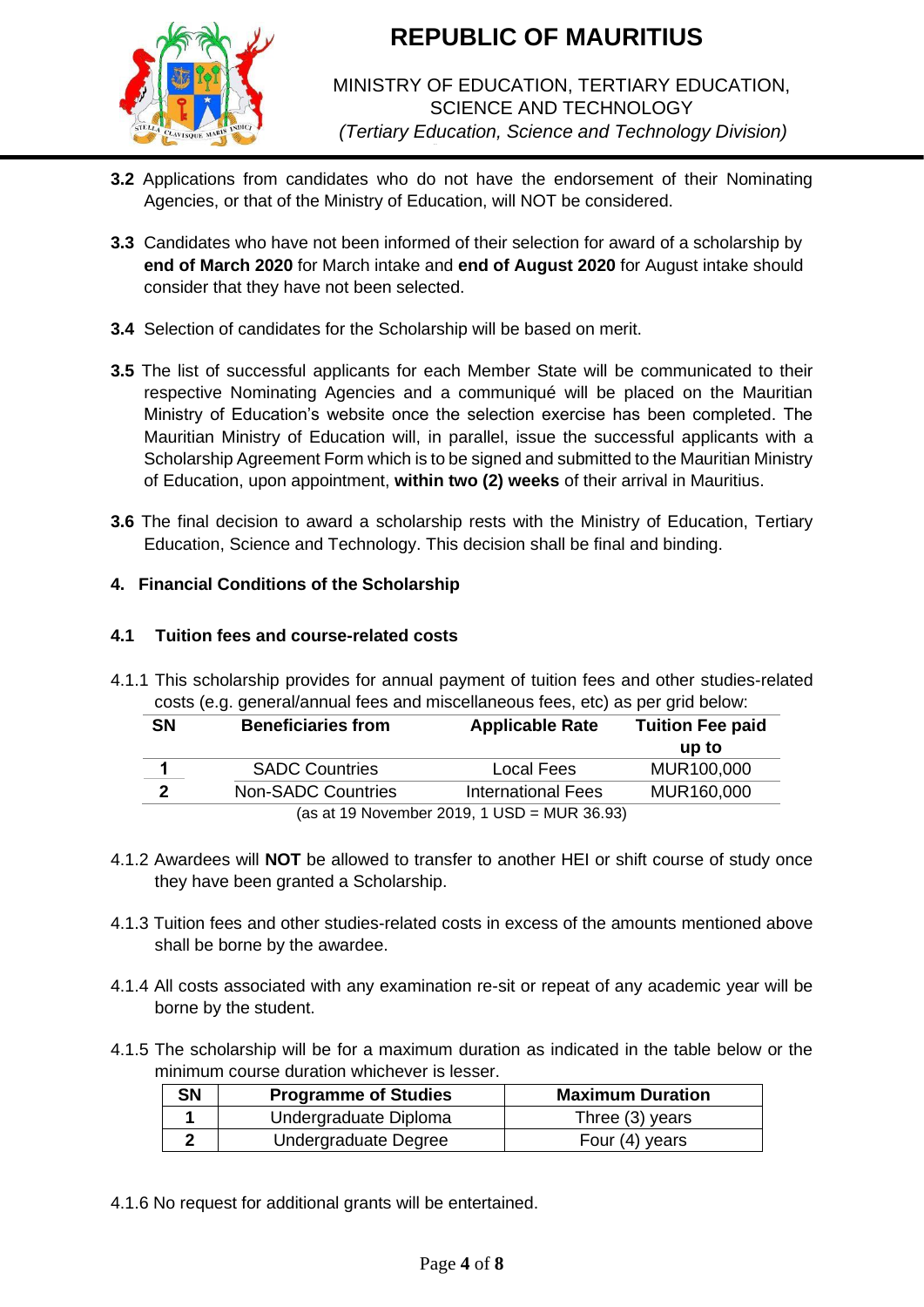

## MINISTRY OF EDUCATION, TERTIARY EDUCATION, SCIENCE AND TECHNOLOGY *(Tertiary Education, Science and Technology Division)*

4.1.7 Any costs pertaining to fieldwork overseas or the purchase of books will have to be borne by the student.

## **4.2 Living allowance**

- 4.2.1 Awardees are expected to come to Mauritius with sufficient funds to meet expenses during the initial phase of their stay, while formalities are being completed locally.
- 4.2.2 A monthly living allowance of **MUR 12,500** will be paid to awardees as part support to meet their living expenses. Students are expected to supplement this amount to cover the cost of living in Mauritius. This allowance will be credited to the awardee's bank account in Mauritius on a monthly basis, subject to the submission of evidence of enrolment and satisfactory attendance in the study programme by the HEI.
- 4.2.3 The payment of allowances during the final year of enrolment in the study programme will cover, on a pro-rata basis, a period of two (2) weeks following the final day of examinations.
- 4.2.4 An awardee should inform the Ministry of Education, Tertiary Education, Science and Technology in writing, preferably **two (2) weeks in advance**, in case he/she has to leave Mauritius for any reason.

## **4.3 Other conditions**

The awardees should:

- (i) be available to commence their academic studies in Mauritius by the start of the academic year of the respective institution in which they have been admitted;
- (ii) not be in receipt of a scholarship from any other public source in Mauritius; and
- (iii) undergo a medical check-up as per the Passport and Immigration Office requirements [\(http://passport.govmu.org\),](http://passport.govmu.org/) in Mauritius and the tests results shall be submitted to the Passport and Immigration Office, with a copy to the Ministry, not later than one month after arrival in Mauritius.
- (iv) The Ministry reserves the right to request an applicant to undergo any such other medical tests as it deems fit.

## **5. Travel to and from Mauritius**

### **5.1 Student Visa and Travel Documents**

- 5.1.1 Prior to an awardee's arrival in Mauritius, the HEI where the student has secured a seat will apply for a student visa with the Passport and Immigration Office (PIO) in Mauritius.
- 5.1.2 The PIO will process the student visa application and issue a provisional entry permit valid for three (3) months to enable the student to travel to Mauritius.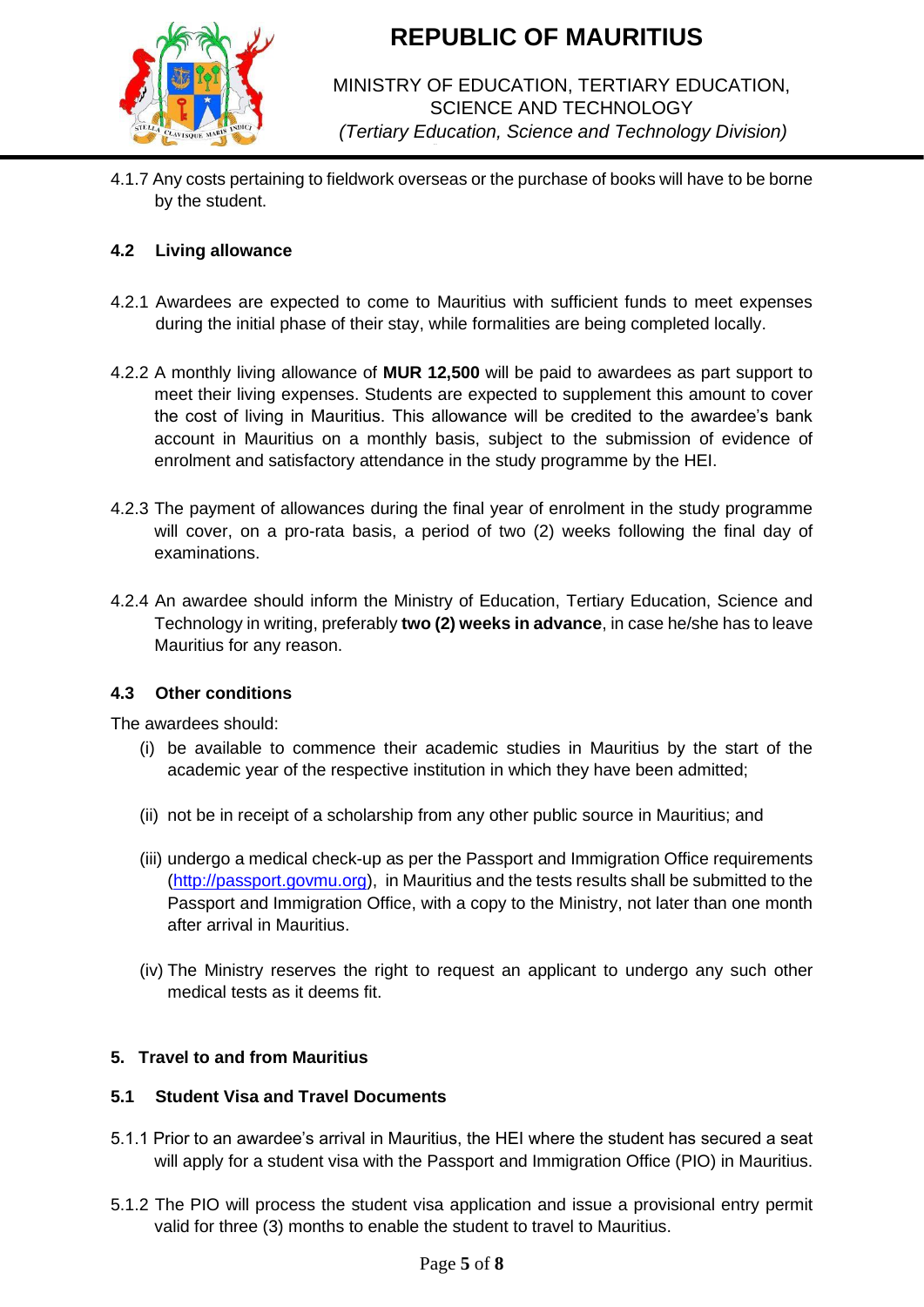

## MINISTRY OF EDUCATION, TERTIARY EDUCATION, SCIENCE AND TECHNOLOGY *(Tertiary Education, Science and Technology Division)*

- 5.1.3 Issuance of a provisional entry permit and student visa is subject to the immigration laws and policies prevailing in Mauritius.
- 5.1.4 Students must have a passport valid for the duration of the course enrolled.
- 5.1.5 The scholarship also covers a return airfare by the most economical route. This will be valid for travel from the country of origin at the beginning of the studies and back to the country of origin upon successful completion of studies.
- 5.1.6 Awardees will have to make their own arrangements to pay for their one-way air tickets and then apply for refund upon arrival in Mauritius by providing the necessary original receipts and documentation. Those awardees travelling from countries that require a return ticket as a condition of their exit immigration at the point of departure will have to make arrangements for the same at their own cost.

The cost of the cancellation penalty fees of this return ticket will be refunded to the awardee by the authorities in Mauritius.

**Note**: Reimbursement of air ticket cost

The authorities in Mauritius will refund airfare from awardee's country to Mauritius by the most economical route. Awardees are advised to send their quotation to [studymauritius@govmu.org](mailto:studymauritius@govmu.org) for approval before purchasing the ticket.

- 5.1.7 Students should inform in writing the HEI to which they have been admitted of their travel schedule well in advance.
- 5.1.8 Students who choose to have their family members or relatives or friends join them for visits in Mauritius will be fully responsible for their airfare, living expenses and any other expenses related to such visits.
- 5.1.9 If the HEI terminates the enrolment of a student or if a student decides to return to his/her country of citizenship before the completion of the course, he/she will NOT be entitled to a return ticket. This cost will have to be borne by the student himself/herself.
- 5.1.10 The student will NOT be entitled to a refund of any expenses related to his/her travel during vacation time.
- 5.1.11 The awardee will sign an undertaking to leave Mauritius as soon as his/her programme of study comes to an end.

## **5.2 Health and Travel Insurances**

Beneficiaries are entitled to free basic health care in public hospitals in Mauritius. Arrangements for any health insurance and travel insurance will have to be made by the awardees themselves.

## **5.3 Accommodation**

Awardees will have to make prior arrangements with the HEI in Mauritius with regard to accommodation facilities available.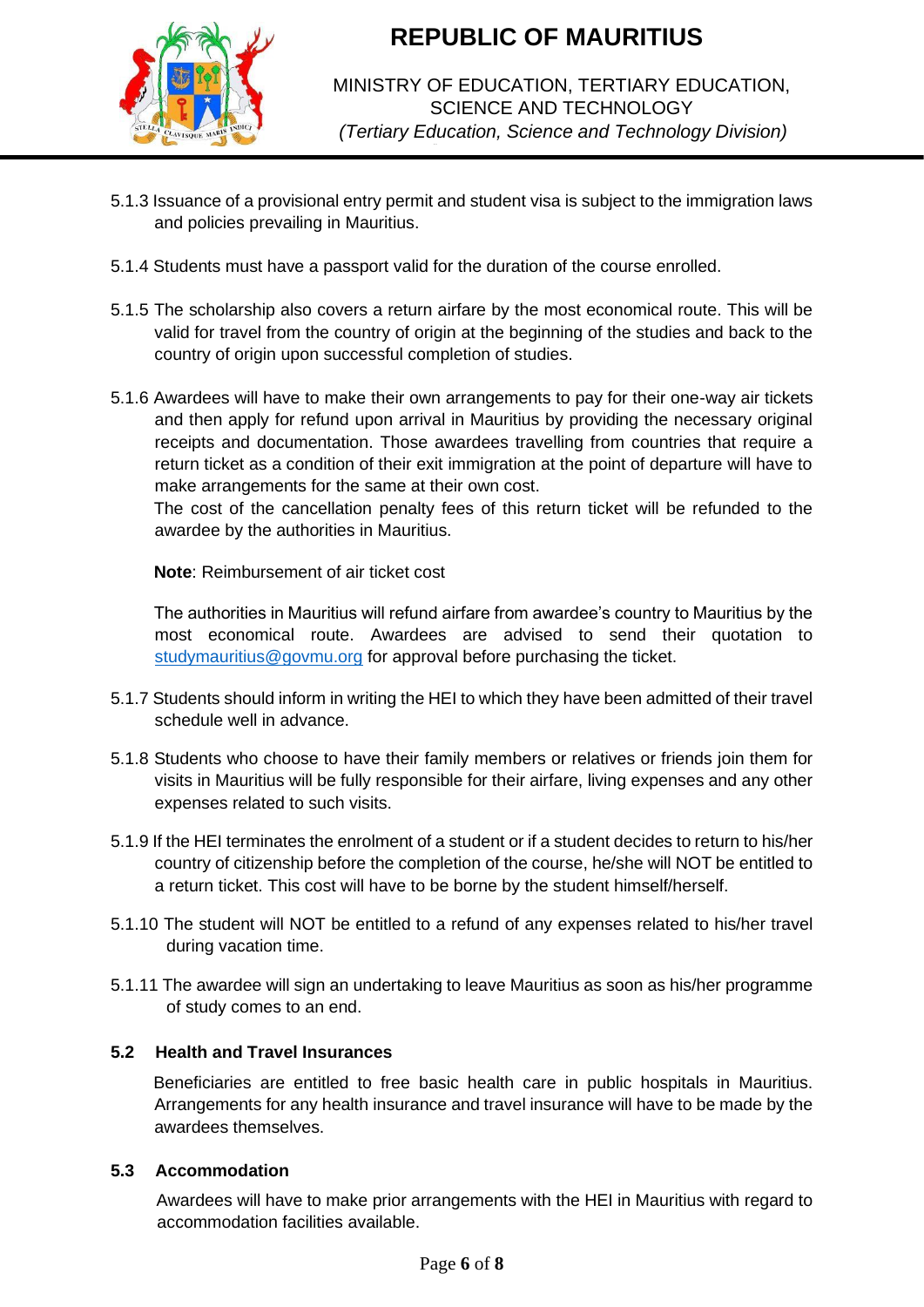

MINISTRY OF EDUCATION, TERTIARY EDUCATION, SCIENCE AND TECHNOLOGY *(Tertiary Education, Science and Technology Division)*

### **6. Other conditions of the Scholarship**

### **6.1 Submission of Progress Reports**

The HEI will submit semester/annual academic progress reports and quarterly attendance reports for continuation of scholarship disbursements. These reports will be submitted to Tertiary Education Commission and copied to the Ministry of Education, Tertiary Education, Science and Technology.

#### **6.2 Renewal of Scholarship**

- 6.2.1 Scholarships will be renewable on a yearly basis, subject to successful completion of the previous year of study and subsequent enrolment into the following year.
- 6.2.2 The Government of Mauritius will discontinue scholarship disbursements in case the student is not promoted to the next academic year. Scholarship disbursement will only be resumed upon submission of documents certifying that the awardee has cleared any academic backlog and is enrolled in the following academic year.

#### **6.3 Termination of scholarship**

The scholarship may be terminated at any time for reasons of unsatisfactory conduct, progress or attendance.

#### **7. Checklist of Documents to be submitted to Nominating Agency**

- Completed Application Form
- Certified copy of Birth Certificate
- Certified copy of biodata page of passport (if available)
- Certified copies of educational certificates
- Certified copies of transcripts
- Copy of letter of conditional offer by a public Higher Education Institution in Mauritius (if available at time of application) **OR** copy of acknowledgement notice from a Mauritian public HEI that the application for a seat has been made and the appropriate application fee has been paid;
- Medical certificate to be duly filled and signed by a registered Medical Practitioner in **Section 6** of the Application Form. This should be appropriately stamped; and